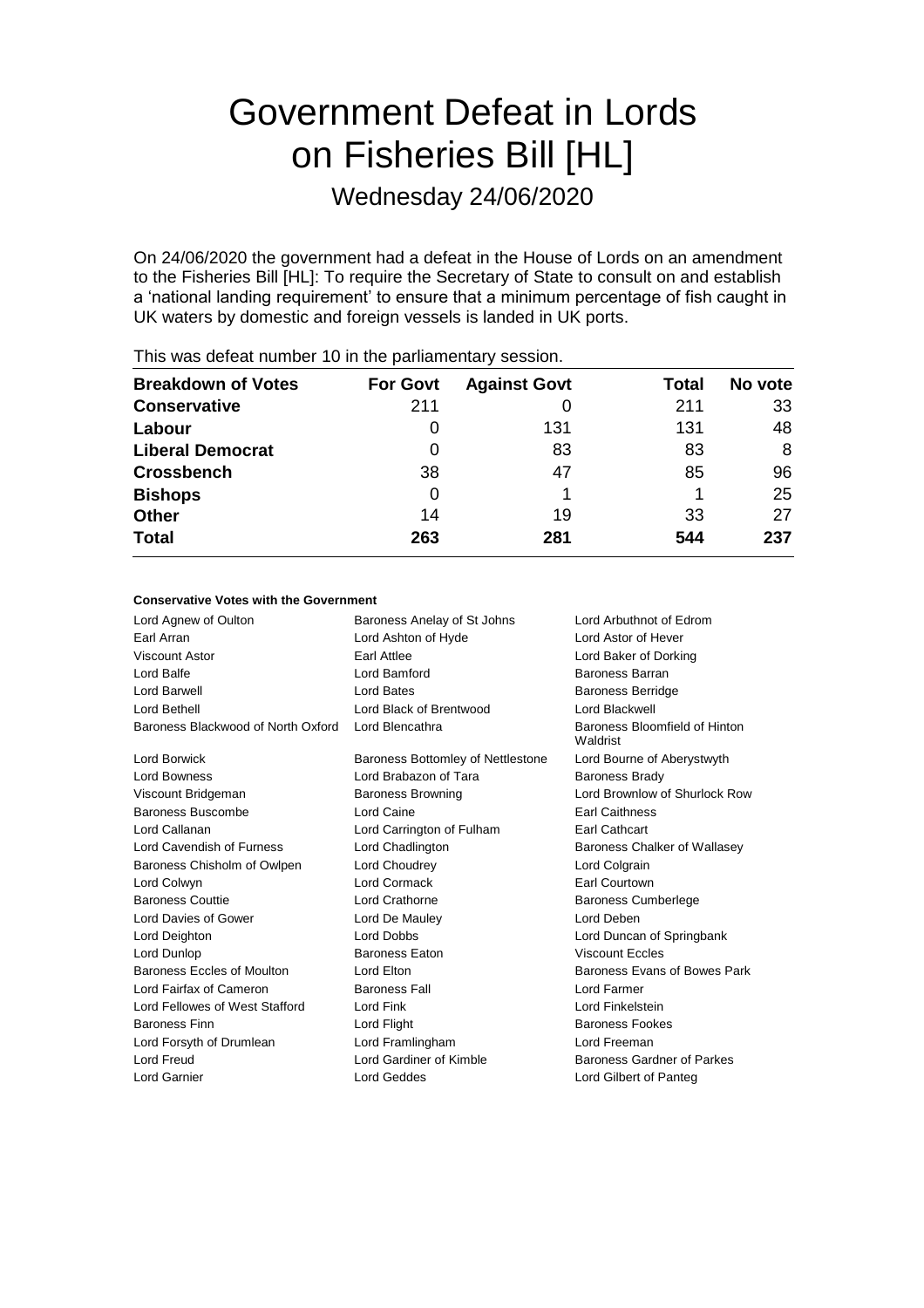Lord Goldsmith of Richmond Park Lord Goodlad Viscount Goschen Lord Grade of Yarmouth Lord Greenhalgh Lord Grimstone of Boscobel Lord Hague of Richmond Viscount Hailsham Baroness Hanham Lord Haselhurst **Lord Hayward** Lord Hayward **Baroness Helic** Lord Henley Lord Hill of Oareford Lord Hodgson of Astley Abbotts Baroness Hodgson of Abinger Earl Home Earl Home Lord Horam Lord Howard of Rising **Lord Howard of Lympne** Earl Howe Lord Howell of Guildford Lord Hunt of Wirral Lord James of Blackheath Baroness Jenkin of Kennington Lord Jopling Lord Keen of Elie Lord King of Bridgwater Lord Kirkham Lord Lamont of Lerwick Lord Lang of Monkton Lord Lansley Lord Leigh of Hurley Lord Lexden **Lord Lindsay** Lord Lilley **Communication** Lord Lindsay Lord Lingfield **Earl Liverpool** Earl Liverpool **Lord Livingston of Parkhead** Marquess of Lothian **Lord Lord Lucas** Lord Lucas **Lord Mackay of Clashfern** Baroness Manzoor Lord Marland Lord Marlesford Lord McColl of Dulwich Baroness McGregor-Smith Lord McInnes of Kilwinning Baroness McIntosh of Pickering Baroness Meyer Baroness Mobarik Baroness Mone Duke of Montrose Baroness Morgan of Cotes Baroness Morris of Bolton Lord Moynihan Lord Naseby Lord Nash Baroness Neville-Jones Baroness Neville-Rolfe Baroness Newlove Baroness Nicholson of Winterbourne Baroness Noakes Lord Northbrook Lord Norton of Louth Lord O'Shaughnessy Lord Parkinson of Whitley Bay **Lord Patten Communist Constructs** Baroness Penn Lord Pickles **Baroness Pidding Lord Polak** Lord Polak Lord Popat Lord Porter of Spalding Lord Price Lord Rana Lord Randall of Uxbridge Lord Ranger Baroness Rawlings **Baroness Realists** Lord Reay **Baroness Redfern** Lord Renfrew of Kaimsthorn Lord Ribeiro Lord Risby Lord Robathan Baroness Rock Lord Rotherwick Lord Saatchi Baroness Sanderson of Welton Lord Sassoon Baroness Sater **Baroness Scott of Bybrook** Baroness Seccombe Lord Selkirk of Douglas Baroness Shackleton of Belgravia Lord Sheikh Baroness Shephard of Northwold Lord Sherbourne of Didsbury Baroness Shields Lord Shinkwin Earl Shrewsbury Lord Smith of Hindhead Lord Sterling of Plaistow Lord Strathclyde Baroness Stroud Baroness Sugg and Lord Suri Lord Suri Lord Suri Lord Swinfen Lord Taylor of Holbeach Lord Tebbit Lord Trefgarne Viscount Trenchard Lord Trimble Lord True Lord Tugendhat Viscount Ullswater Baroness Vere of Norbiton Baroness Verma Lord Vinson Lord Wakeham Baroness Warsi **Lord Wasserman** Lord Wei Lord Whitby Baroness Wilcox Lord Willetts Baroness Williams of Trafford Lord Young of Cookham Lord Young of Graffham Viscount Younger of Leckie

Lord Glenarthur **Lord Glendonbrook** Lord Gold<br>
Lord Goldsmith of Richmond Park Lord Goodlad 
Lord Coldsmith of Richmond Park Lord Goodlad

#### **Conservative Votes against the Government**

#### **Labour Votes with the Government**

**Labour Votes against the Government** Lord Adonis **Lord Alli** Lord Alli **Baroness Amos** 

- 
- Lord Bach Lord Bassam of Brighton Lord Beecham Lord Berkeley **Baroness Billingham** Baroness Blower Lord Blunkett Lord Boateng Lord Bradley

Lord Anderson of Swansea **Baroness Andrews** Baroness Andrews Baroness Armstrong of Hill Top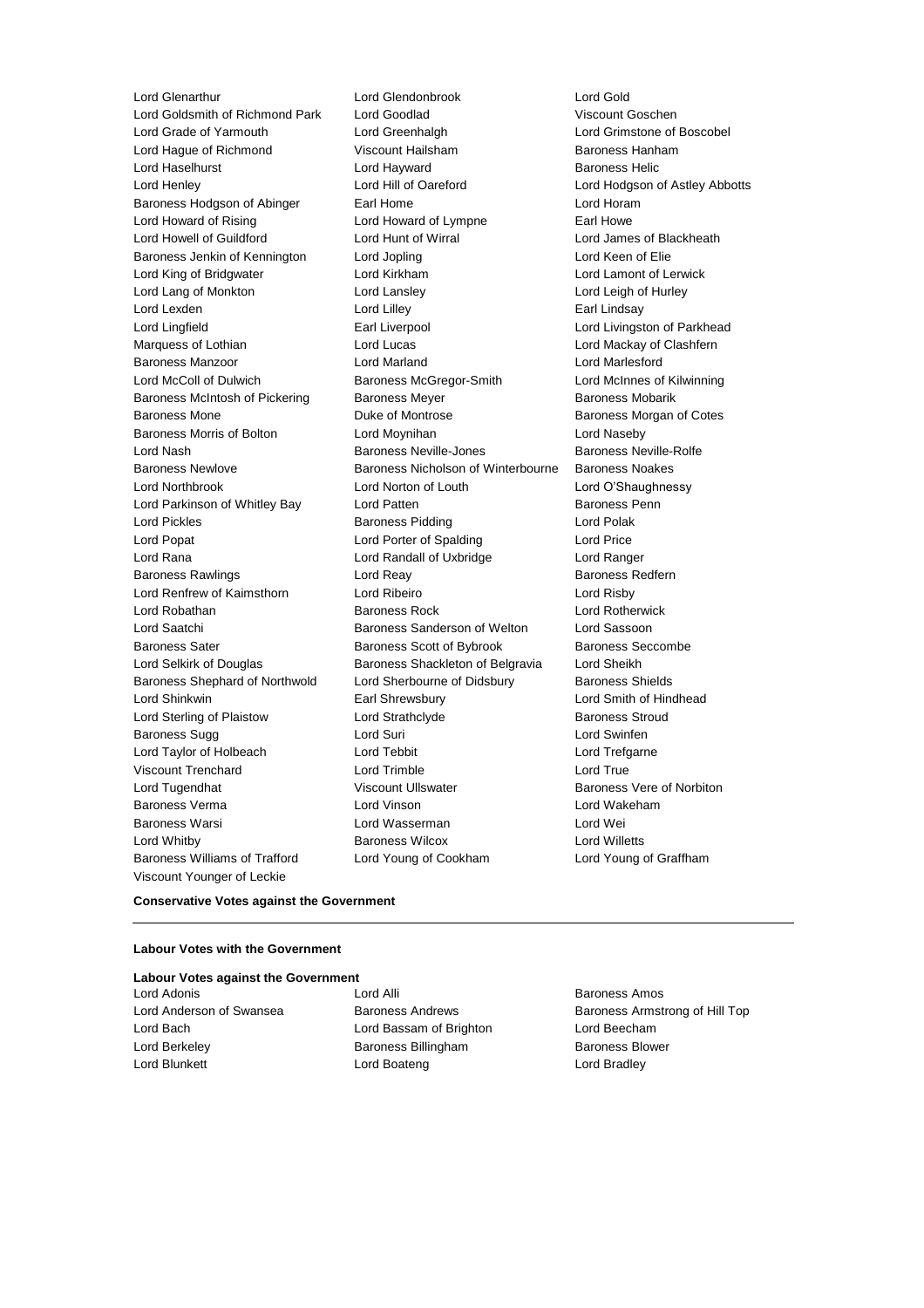Lord Brooke of Alverthorpe Lord Browne of Ladyton Baroness Bryan of Partick<br>
Lord Campbell-Savours Lord Carter of Coles Baroness Chakrabarti Lord Campbell-Savours Viscount Chandos Lord Clark of Windermere Lord Collins of Highbury Baroness Corston Baroness Crawley Lord Cunningham of Felling Lord Darling of Roulanish Lord Davies of Stamford Lord Davies of Oldham Lord Desai Baroness Donaghy Baroness Drake Lord Dubs Lord Eatwell Lord Elder Lord Evans of Watford Lord Faulkner of Worcester Lord Filkin Lord Foulkes of Cumnock Baroness Gale Cumnoch Baroness Gale Cumnock Baroness Gale Lord Giddens Baroness Golding **Baroness Goudie** Lord Goldsmith **Baroness Goudie Baroness Goudie** Lord Grantchester Lord Griffiths of Burry Port Lord Grocott Lord Hain Viscount Hanworth Lord Harris of Haringey Lord Haskel **Lord Haworth Baroness Hayter of Kentish Town** Baroness Healy of Primrose Hill Lord Hendy **Baroness Henig** Baroness Henig Baroness Hilton of Eggardon Lord Hollick Lord Howarth of Newport Lord Hoyle **Lord Hunt of Kings Heath** Baroness Jones of Whitchurch Lord Jordan **Lord Judd** Baroness Kennedy of Cradley Lord Kennedy of Southwark Lord Kestenbaum Lord Knight of Weymouth Baroness Lawrence of Clarendon Lord Layard Lord Leitch Lord Lennie **Baroness Liddell of Coatdyke** Lord Liddle Lord Lipsey Baroness Lister of Burtersett Lord Livermore Lord MacKenzie of Culkein **Baroness Mallalieu Lord Mandelson** Baroness Massey of Darwen Lord Maxton Lord McAvoy Baroness McDonagh Baroness McIntosh of Hudnall Lord McKenzie of Luton Lord McNicol of West Kilbride Lord Mitchell Lord Monks Lord Morgan **Baroness Morgan of Huyton** Baroness Morris of Yardley Lord Murphy of Torfaen **Baroness Nye** Baroness Osamor Lord Pendry **Baroness Pitkeathley Lord Ponsonby of Shulbrede** Lord Ponsonby of Shulbrede Baroness Primarolo **Baroness Prosser Baroness Prosser** Lord Puttnam Baroness Quin **Baroness Ramsay of Cartvale** Baroness Rebuck Lord Reid of Cardowan Lord Robertson of Port Ellen Lord Rosser Baroness Sherlock **Viscount Simon** Baroness Smith of Basildon Lord Snape Lord Soley Lord Stevenson of Balmacara Baroness Taylor of Bolton Baroness Thornton Lord Touhig Lord Tunnicliffe **Lord Turnberg** Lord Turnberg **Baroness Warwick of Undercliffe** Lord Watson of Invergowrie Lord Watts Lord West of Spithead Baroness Wheeler **Baroness Whitaker** Baroness Whitaker **Baroness Wilcox of Newport** Lord Wills Lord Winston Lord Wood of Anfield Baroness Young of Old Scone Lord Young of Norwood Green

### **Liberal Democrat Votes with the Government**

## **Liberal Democrat Votes against the Government**

| Elbergi Democrat votes against the Oovernment |                                    |                                |  |
|-----------------------------------------------|------------------------------------|--------------------------------|--|
| Lord Addington                                | Lord Alderdice                     | Lord Allan of Hallam           |  |
| Baroness Bakewell of Hardington<br>Mandeville | <b>Baroness Barker</b>             | Lord Beith                     |  |
| Baroness Benjamin                             | Baroness Bonham-Carter of Yarnbury | Baroness Bowles of Berkhamsted |  |
| Lord Bradshaw                                 | <b>Baroness Brinton</b>            | Lord Bruce of Bennachie        |  |
| Lord Burnett                                  | Baroness Burt of Solihull          | Lord Campbell of Pittenweem    |  |
| Lord Chidgey                                  | Lord Clement-Jones                 | <b>Lord Cotter</b>             |  |
| Lord Dholakia                                 | <b>Baroness Doocey</b>             | <b>Baroness Featherstone</b>   |  |
| Lord Foster of Bath                           | Lord Fox                           | Baroness Garden of Frognal     |  |
| Lord German                                   | Earl Glasgow                       | Lord Goddard of Stockport      |  |
| Lord Greaves                                  | <b>Baroness Grender</b>            | <b>Baroness Hamwee</b>         |  |
| Baroness Harris of Richmond                   | <b>Baroness Humphreys</b>          | Lord Hussain                   |  |
| <b>Baroness Hussein-Ece</b>                   | Baroness Janke                     | <b>Baroness Jolly</b>          |  |
|                                               |                                    |                                |  |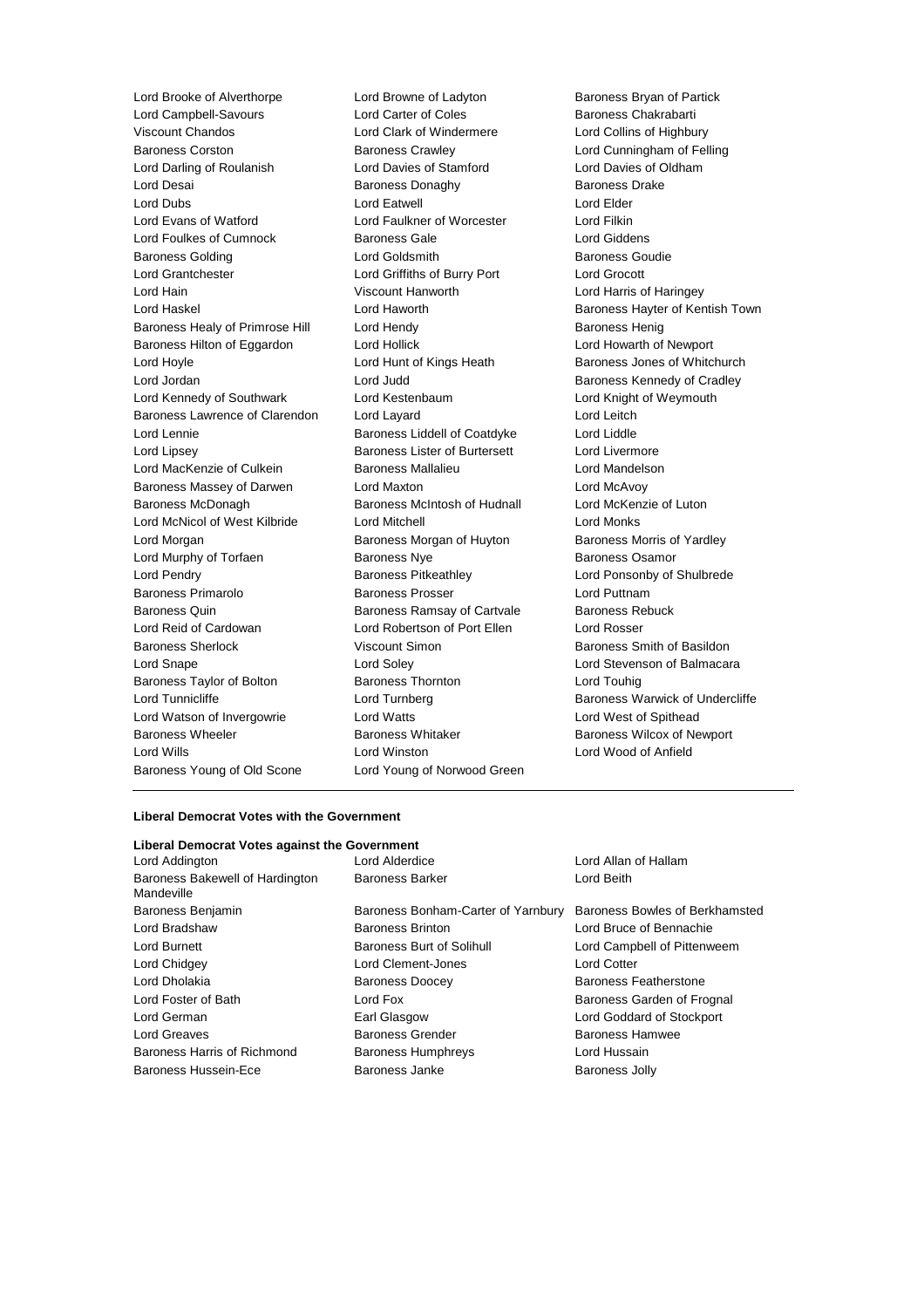Lord Willis of Knaresborough Lord Wrigglesworth

- Lord Jones of Cheltenham Baroness Kramer Baroness Kramer Lord Lee of Trafford<br>Baroness Ludford Lord Marks of Henley-on-Thames Lord McNally Lord Marks of Henley-on-Thames Lord McNally Lord Newby Baroness Northover Lord Oates Lord Paddick Lord Palmer of Childs Hill Baroness Parminter Baroness Pinnock Lord Purvis of Tweed Baroness Randerson Lord Razzall Lord Redesdale Lord Rennard Lord Roberts of Llandudno Baroness Scott of Needham Market Lord Scriven Lord Sharkey **Baroness Sheehan** Lord Shipley **Lord Shipley** Lord Shutt of Greetland Baroness Smith of Newnham Lord Stephen Lord Stoneham of Droxford Lord Storey Lord Strasburger Lord Stunell **Baroness Suttie Lord Taylor of Goss Moor** Lord Teverson **Baroness Thomas of Winchester** Lord Thomas of Gresford Baroness Thornhill Viscount Thurso Lord Tope Baroness Tyler of Enfield Lord Tyler Lord Verjee Lord Wallace of Tankerness **Lord Wallace of Saltaire** Baroness Walmsley
	-

# **Crossbench Votes with the Government**

Baroness Butler-Sloss Lord Carey of Clifton Lord Carlile of Berriew Lord Carrington Baroness Cavendish Little Venice Lord Chartres Viscount Colville of Culross **Earl Courtenay of Devon** Baroness Cox Lord Craig of Radley **Lord Cromwell** Lord Cromwell **Baroness Finlay of Llandaff** Lord Grabiner **Lord Greenway** Communications and Lord Hogan-Howe Baroness Hogg **Lord Hope of Craighead** Lord Houghton of Richmond Lord Kakkar Lord Kerr of Kinlochard Lord Laming Lord Macpherson of Earl's Court Baroness Masham of Ilton **Lord Mountevans** Baroness Murphy **Baroness O'Loan** Lord Pannick Lord Patel Lord Powell of Bayswater Lord Ramsbotham Lord Rowe-Beddoe **Lord Russell of Liverpool** Lord Stirrup Lord Vaux of Harrowden Lord Walker of Aldringham

Lord Anderson of Ipswich Lord Butler of Brockwell

# **Crossbench Votes against the Government**

Lord Adebowale Lord Alton of Liverpool Lord Berkeley of Knighton Lord Best Lord Bird Lord Birt Lord Cameron of Dillington Baroness Campbell of Surbiton Earl Clancarty Baroness Clark of Calton Baroness Coussins Viscount Craigavon Lord Crisp **Earl Erroll** Earl Erroll **Earl Erroll** Except Earl Erroll **Lord Freyberg** Baroness Grey-Thompson Baroness Hayman Baroness Hollins Lord Jay of Ewelme **Lord Kerslake** Lord Kerslake **Baroness Kidron** Lord Kilclooney **Lord Krebs** Lane-Fox of Soho Lord Mair **Baroness Meacher Baroness Meacher** Baroness Morgan of Drefelin Baroness Prashar Lord Ravensdale Lord Rees of Ludlow Lord Ricketts Earl Sandwich Lord Singh of Wimbledon Lord Smith of Kelvin Duke of Somerset Earl Stair Baroness Stern Lord Thurlow Lord Wilson of Dinton Baroness Worthington **Baroness Young of Hornsey** 

Baroness Boycott **Brookeborough** Brookeborough Baroness Brown of Cambridge Lord Loomba Lord Low of Dalston Lord Macdonald of River Glaven

#### **Bishop Votes with the Government**

**Bishop Votes against the Government** Bishop of St Albans